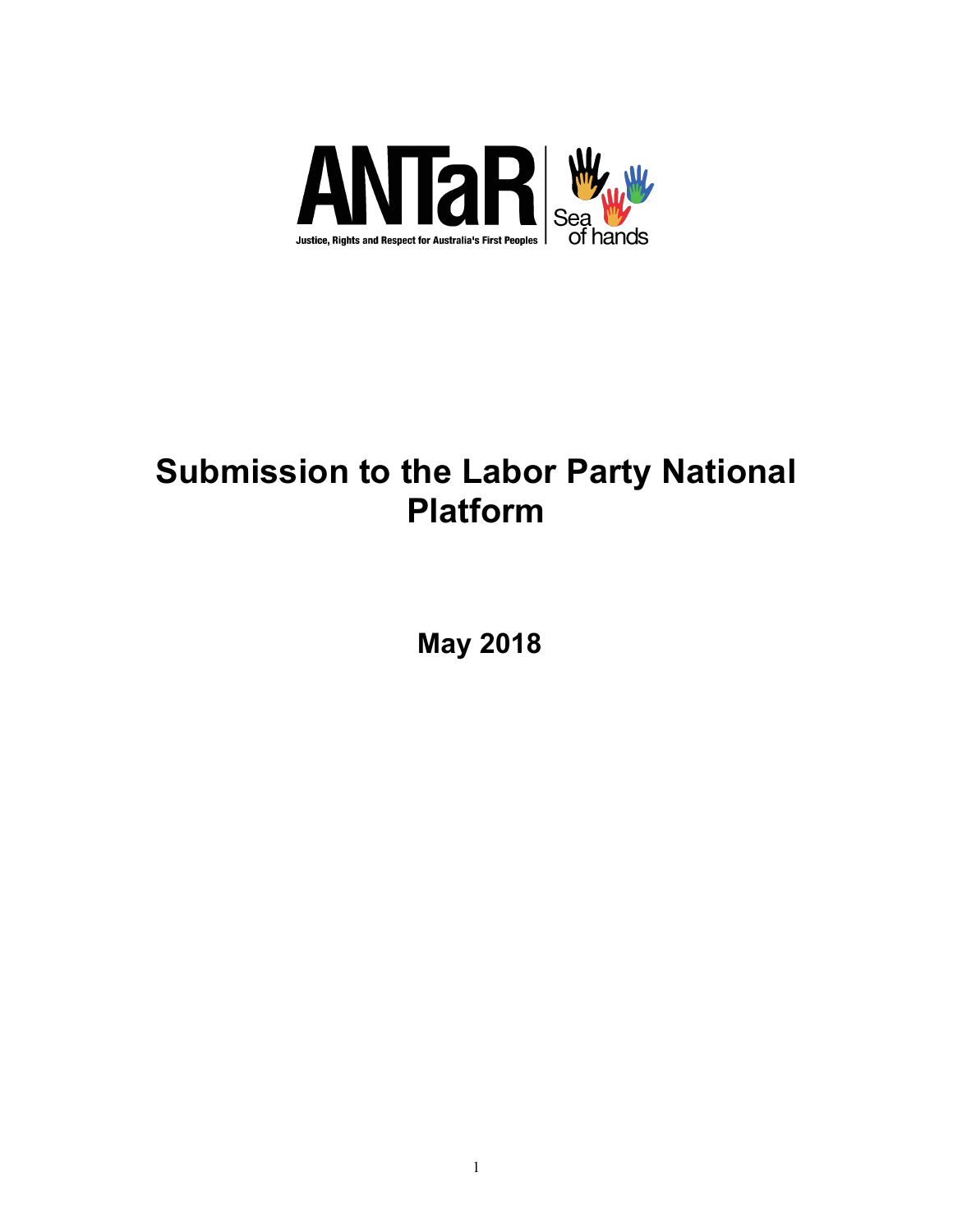## **Contact:**

Paul Wright National Director

Email: paul@antar.org.au Phone: 0412 415 556 www.antar.org.au PO Box 77 Strawberry Hills NSW 2012

# **About ANTaR**

ANTaR is a national advocacy organisation working for Justice, Rights and Respect for Australia's First Peoples. We do this primarily through campaigns, advocacy and lobbying.

Our current national campaigns include:

- Constitutional Recognition and Equality for Constitutional change to recognise Australia's First Peoples and remove discriminatory elements from our founding document; and
- Justice for action to reduce imprisonment rates and end deaths in custody.

We also engage in national advocacy across a range of policy and social justice issues affecting Aboriginal and Torres Strait Islander communities, including native title, languages and cultures, economic and community development, remote communities services and infrastructure, health and human rights.

ANTaR is a foundational member of the Close the Gap Campaign Steering Committee, the Change the Record Campaign Steering Committee and the Redfern Statement Alliance.

ANTaR has been working with Aboriginal and Torres Strait Islander communities, organisations and leaders on rights and reconciliation issues since 1997. ANTaR is a non-government, not-for-profit, community-based organisation.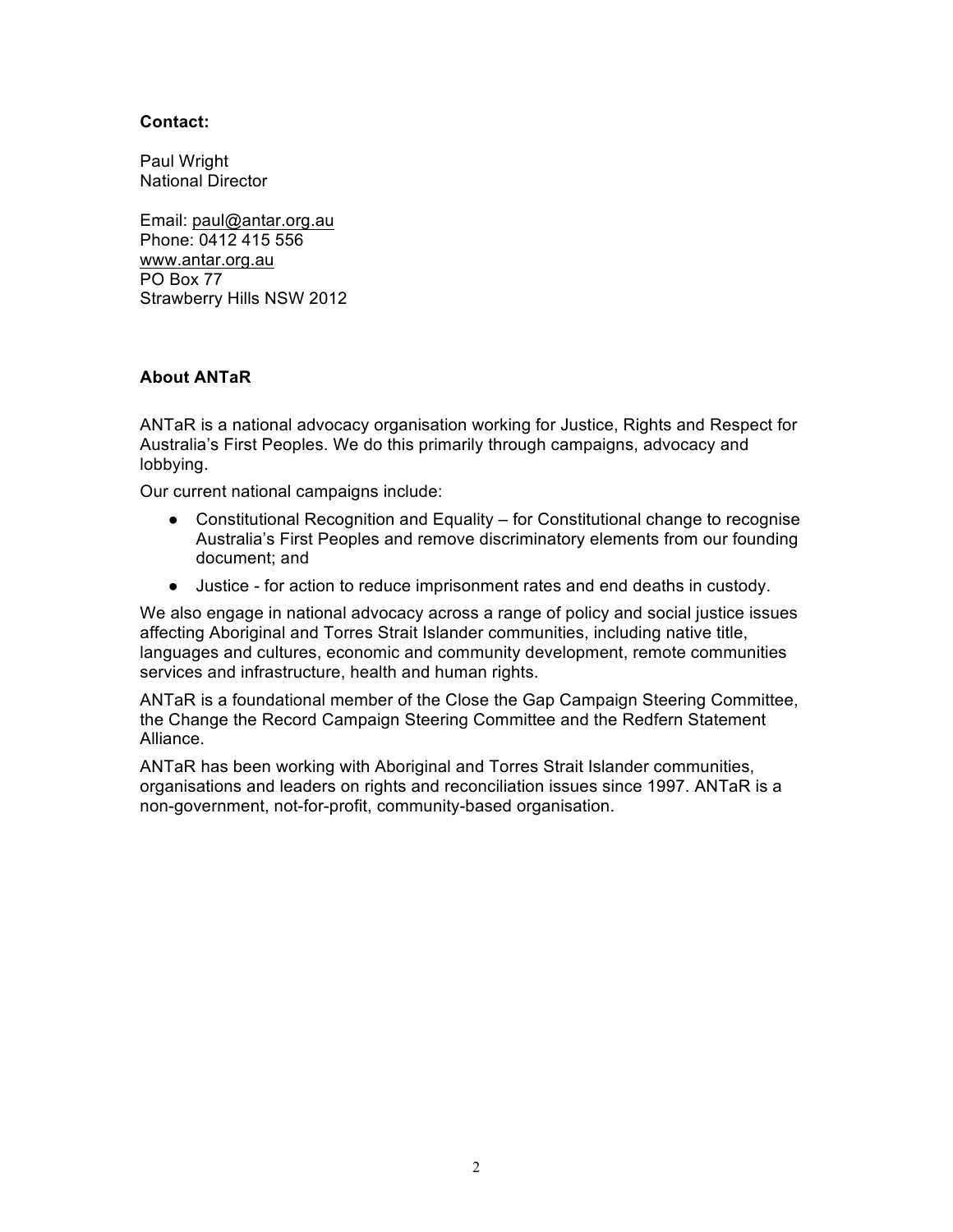## **Introduction**

Thank you for the opportunity to comment on the Australian Labor Party's (ALP) draft National Platform prior to the Party's National Conference later this year.

ANTaR welcomes the opportunity to provide some specific feedback on the policy platform of a future Labor Government, particularly as those policies relate to Aboriginal and Torres Strait Islander peoples.

In conjunction with this submission, we refer to ANTaR's submission to the Closing the Gap Refresh process to help inform ALP policy in relation to the Closing the Gap Strategy going forward. That submission is attached separately.

We commend the ALP for the prominence of First Nations Peoples throughout the draft National Policy and hope for a much greater focus from a future Labor Government on supporting Aboriginal and Torres Strait Islander peoples to address the challenges faced in 2018 and beyond.

Fundamental to any policies regarding First Nations Peoples is the principle of 'selfdetermination'.

Unless Aboriginal and Torres Strait Islander peoples, their leaders and organisations are at the centre of its planning, there can be no strategy, policy or plan to address the historical, embedded and persisting inequalities.

As we said in our submission to the Closing the Gap Refresh process, self-determination cannot be retrofitted, but rather, must be the first element to a nationally coordinated strategy to close the gap.

At his first Closing the Gap Report launch in 2016, Prime Minister Turnbull made a public commitment to 'do things with Aborignal people, not do things to' Aboriginal people. So far, this commitment has not been met. We hope a future Labor Government would go further than any rhetorical commitment and deliver on the principle of self-determination at the core of every policy relating to Australia's First Nations Peoples.

Finally, ANTaR and our many supporters are heartened and encouraged by the growing number of Aboriginal and Torres Strait Islander peoples that are now Members and Senators of the Australian Parliament. The strength, authority and determination of Senator Dodson, Ms Linda Burney and Senator McCarthy as First Nations peoples within the Federal Labor Party is a credit to the ALP.

It should be a priority of the Labor Party to build on this foundational caucus of Aboriginal and Torres Strait Islander parliamentarians and support more First Nations leaders to be joining them in Parliament.

Thanks again for this opportunity to comment on the National Platform and we ask to be kept informed on the progress of the Platform going forward.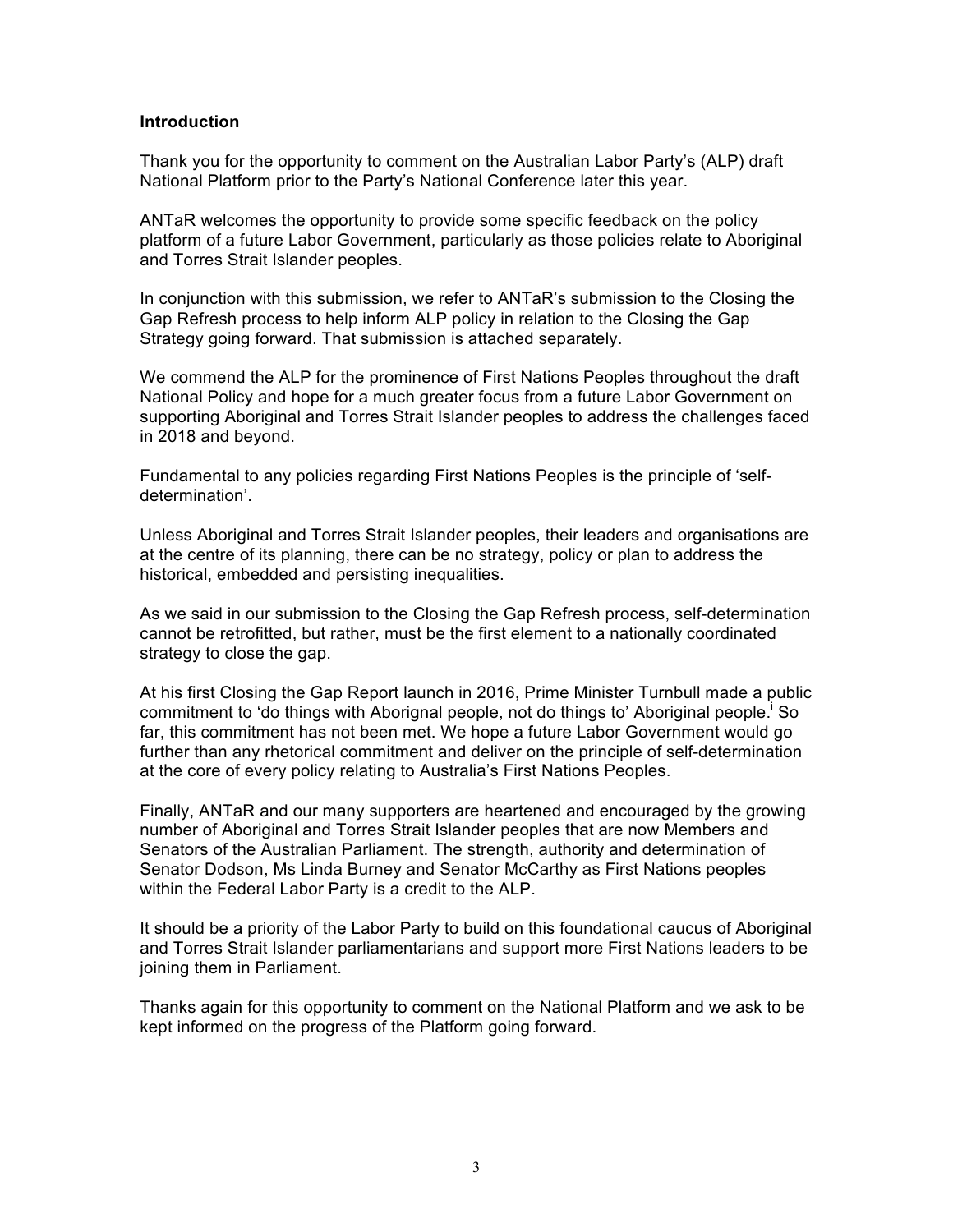## **Economic participation and resourcing**

- 1. Regarding the suggestion of accessing superannuation early (44. on page 15), we urge caution. The first goal is to rapidly increase the life expectancy, closing the gap and making this measure unnecessary. The criticisms made of similar proposals regarding early superannuation access to fund property purchases would apply here.
- 2. Noting that minerals and resources wealth and the mining industry is mentioned a few times throughout the draft Platform (135,137 on page 58), it is important that Aboriginal and Torres Strait Islander peoples, as traditional owners of the land, are able to determine for themselves how they draw from the wealth of their land. Policies must ensure their rights are protected from exploitation.
- 3. We welcome the use of government procurement policy (34. on page 174) to grow Aboriginal and Torres Strait Islander businesses. This policy must be more than token and should include business development assistance beyond the government procurement contracts.
- 4. ANTaR recommends the adoption of the Aboriginal Peak Organisations Northern Territory (APO NT) principles about how government and non-government organisations work with Aboriginal and Torres Strait Islander organisations to deliver services. Any partnerships between Aboriginal organisations and non-Indigenous organisations must be based on a commitment to build the capacity of the Aboriginal organisation, a commitment to cultural competency and appropriate development practice, include clear exit strategies for the non-Indigenous organisations and include robust evaluation and accountability. $\mathbb{I}$
- 5. All policies relating to First Nations Peoples must be properly resourced for success. To do this, detailed costing (and cost-benefit analysis) must be undertaken and appropriate resourcing matched, over the life of every policy, strategy, plan and framework. The Productivity Commission, and the promised Aboriginal and Torres Strait Islander Commissioner,<sup>iii</sup> should be tasked with undertaking this work alongide their regular reporting on 'Overcoming Indigenous Disadvantage' and 'Indigenous Expenditure'.<sup>iv v</sup>

# **Health**

- 6. ANTaR commends the National Platform's inclusion of systemic racism as an issue requiring considerable focus (9. on pg 107; 43. on pg 117; 68-69 on pg 122). The Platform would be strengthened with the inclusion of specific measures that a future Labor Government will undertake to address systemic racism, such as the adoption of a racism barometer in the health system, an audit of institutional racism across all relevant sectors and the expansion of programs that directly address systemic racism.
- 7. The Platform would benefit from some specific commitments on how ALP would 'increase the numbers of {and} Aboriginal and Torres Strait Islander people at all levels of the health workforce, with an ambition to achieve parity across all professions; and Ensure that cultural safety training be provided to staff as part of the accreditation process for health services.' (56. on page 117). The Aboriginal and Torres Strait Islander peak health organisations, represented on the National Health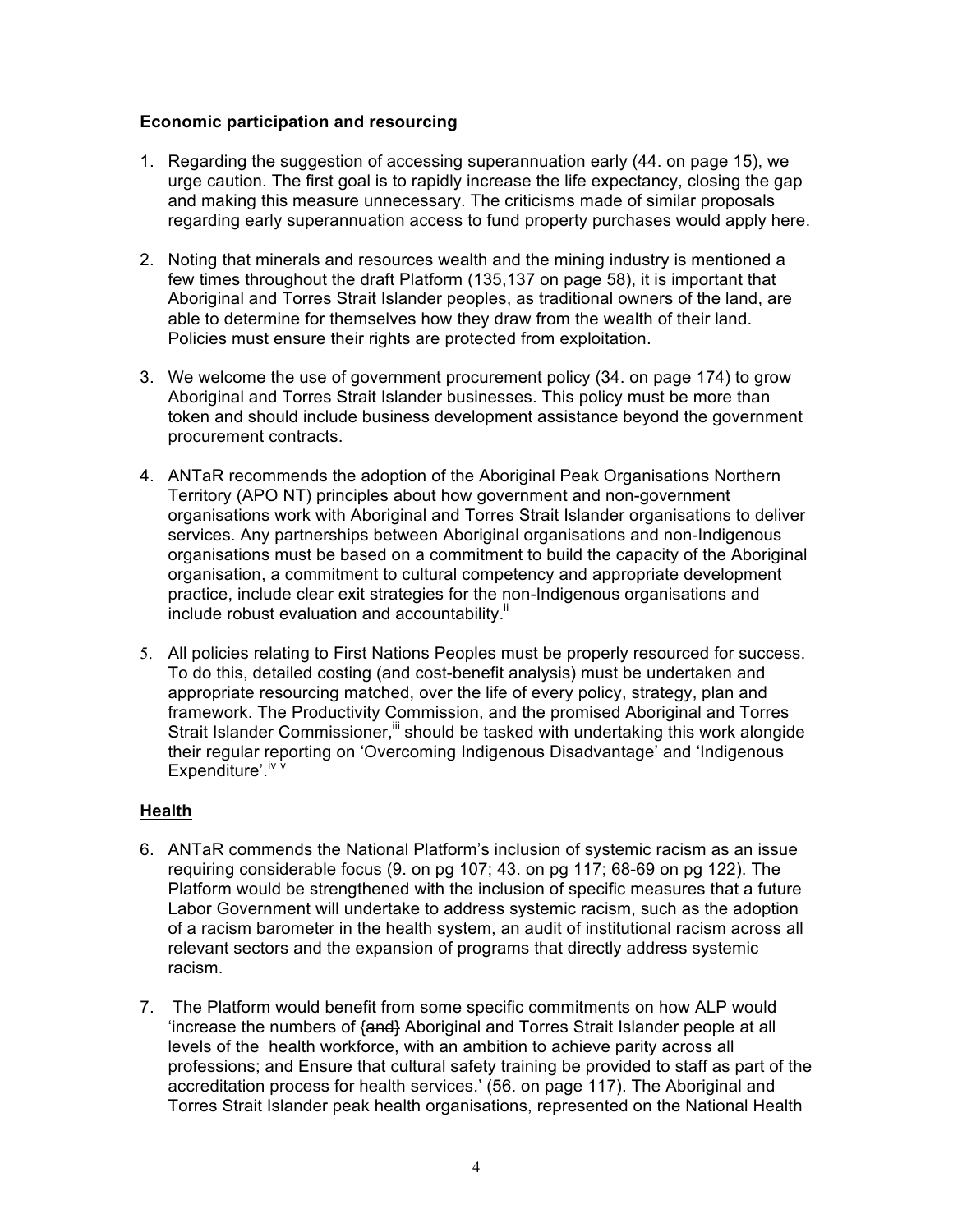Leadership Forum (NHLF), should be engaged to determine the how to achieve these necessary priorities. The Health sector is the largest employer of Aboriginal and Torres Strait Islander peoples and is a critical element to closing the gap.

- 8. The last Labor Government introduced the National Aboriginal and Torres Strait Islander Health Plan 2013-2023 (NATSIHP). The subsequent Coalition Government built upon this plan with the development of the NATSIHP Implementation Plan.<sup>vi</sup> This has been an encouraging bi-partisan approach to health specific policies. However, the Implementation Plan has never been costed or directly funded and the priority 'health systems' actions and deliverables are still to be undertaken. The ALP should commit (68. on page 119) to prioritising the systems actions such as mapping core services and the finalisation of funding methodologies. The NATSIHP Implementation Plan in its next iteration must be properly costed and then funded across the life of the plan and shaped to complement the Closing the Gap Strategy.
- 9. We note the draft Platform's commitments to support the Community Controlled health sector (68. on page 119), however, the commitment should extend to make the Aboriginal Community Controlled Health Organisations the preferred providers of health services for First Nations Peoples. The Close the Gap Campaign has long called for this measure to put Community Controlled health at the centre of the response to health inequalities.
- 10. ANTaR welcomes a focus on the 'social and cultural determinants of health' (69. on page 120), however, we suggest that cultural determinants be separated out from for social determinants as they are two very different concepts.
- 11. ANTaR supports the concept of 'subsidiarity' with placed-based decision making authority having been devolved to the regional or community level. Regional or community authority to determine services is one way to actualise self-determination.

# Mental Health, Social & Emotional Wellbeing

- 12. The National Platform needs to provide more explicit action and commitments on how a future Labor Government will address mental health and suicide prevention in Aboriginal and Torres Strait Islander communities. This includes by addressing the social determinants that contribute to mental health problems and suicide through the broader COAG Closing the Gap process. Critically, it must involve empowering communities to address upstream factors that can contribute to mental health problems and suicide, and to strengthen social and emotional wellbeing, culture and other sources of resilience that can protect against life stressors.
- 13. Aboriginal Community Controlled Health Services should also be funded to provide increased mental health services in communities and mainstream mental health and suicide prevention services must be required to be physically accessible, culturally safe and to ensure culturally competent treatment options (92. on page 126).The National Strategic Framework for Aboriginal and Torres Strait Islander Peoples' Mental Health and Social and Emotional Wellbeing 2017 – 2023, developed under Aboriginal and Torres Strait Islander leadership, sets out a clear pathway to better social and emotional wellbeing and mental health for Aboriginal and Torres Strait Islander peoples that includes the above elements. However, it relies on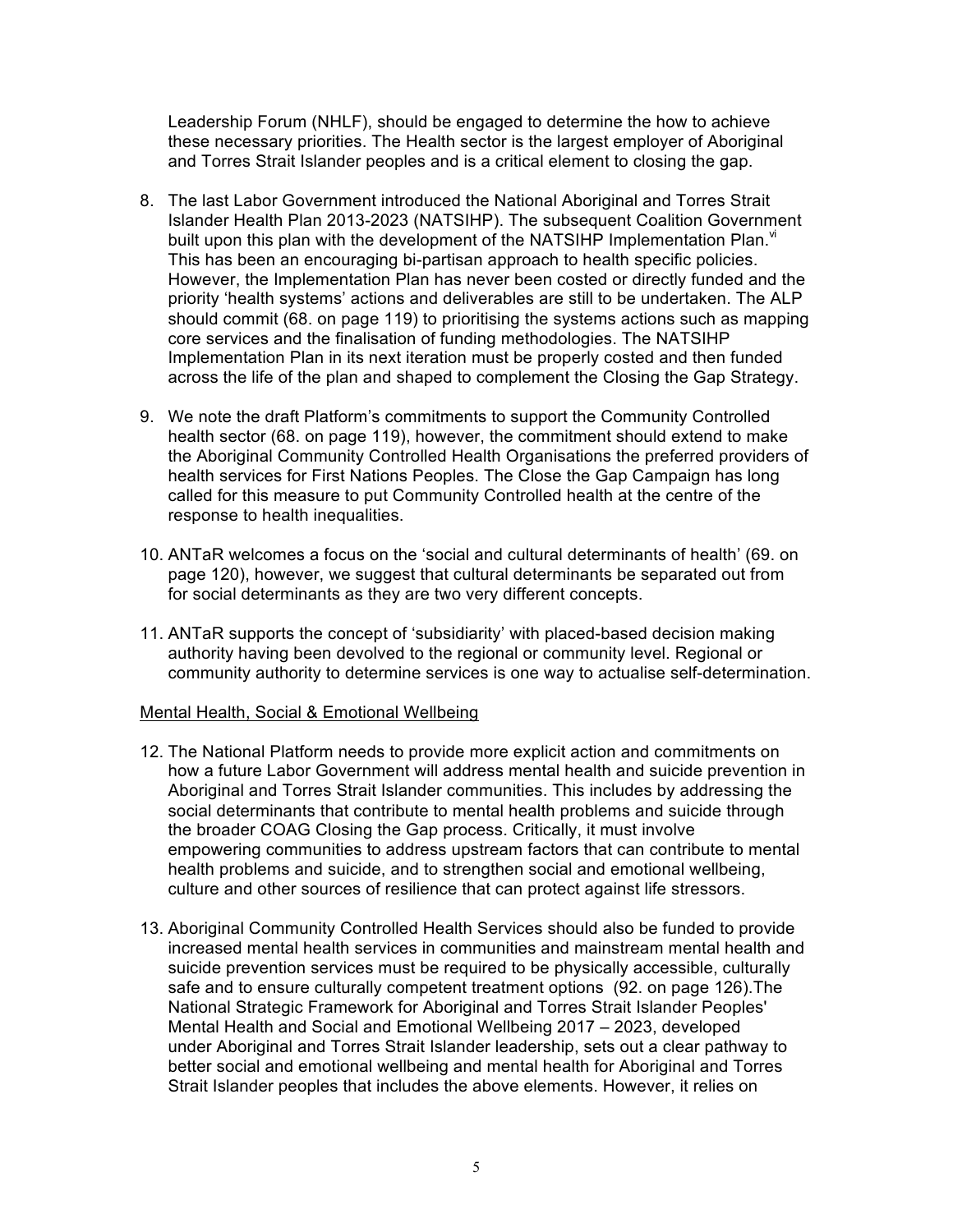being properly funded and implemented through the Fifth National Mental Health and Suicide Prevention Plan implementation process in order to make a difference.

- 14. The Gayaa Dhuwi (Proud Spirit) Declaration of the National Aboriginal and Torres Strait Islander Leaders in Mental Health (NATSILMH) is already required to be implemented by Article 12.3 of the Fifth National Mental Health and Suicide Prevention Plan. To support this process, NATSILMH have developed a Gayaa Dhuwi (Proud Spirit) Declaration implementation guide that can be accessed on their website (natsilmh.org.au). The Gayaa Dhuwi (Proud Spirit) Declaration requires a 'best of both worlds' approach to Aboriginal and Torres Strait Islander mental health including by ensuring access to cultural healing and clinical treatments. It also envisages a significant expansion of the Aboriginal and Torres Strait Islander mental health workforce and the promotion of Aboriginal and Torres Strait Islander leadership in relevant parts of the mental health system.
- 15. The Platform should prioritise, as a minimum, the implementation of the National Strategic Framework for Aboriginal and Torres Strait Islander Peoples' Mental Health and Social and Emotional Wellbeing 2017 - 2023 and the Gayaa Dhuwi (Proud Spirit) Declaration through the Fifth National Mental Health and Suicide Prevention Plan implementation process.<sup>vii</sup> Finally, the ALP should consider the inclusion of closing the gap targets relating to mental health and suicide prevention activity to monitor the progress of efforts to address this issue.

#### Closing the Gap Strategy

- 16. We note that the draft National Platform does not reference or address the Closing the Gap 'Refresh' process that has been underway since March 2017. While the Refresh process has been flawed, with poor engagement and rushed consultation, there has been a lot of time invested by peak organisations, communities and leaders in trying to shape what the Closing the Gap Strategy does over the next 10 years. We suggest considering and adopting the recommendations of the Close the Gap Campaign's 'Ten Year Review' of the Strategy, released in February 2018. Vill The Review calls for reinvigorated infrastructure (planning, funding and agreements) to underpin the Strategy.
- 17. Aboriginal and Torres Strait Islander leadership should begin with communitycontrolled services and peak organisations being at the centre of design, implementation and management of the Strategy.
- 18. ANTaR believes that in order to succeed, the Strategy must return to a human rightsbased approach and be clearly linked to articles of the United Nations Declaration on the Rights of Indigenous Peoples.
- 19. As discussed above, the reformed Closing the Gap Strategy must be fully costed and resourced. Too often, plans, strategies and frameworks are developed in good faith but are not provided with the requisite investment to make them work.
- 20. The Closing the Gap Refresh Taskforce has raised the prospect of a regional approach with placed-based decision making based on good access to meaningful data. This is a promising proposal if it is left to Aboriginal and Torres Strait Islander communities to determine and define.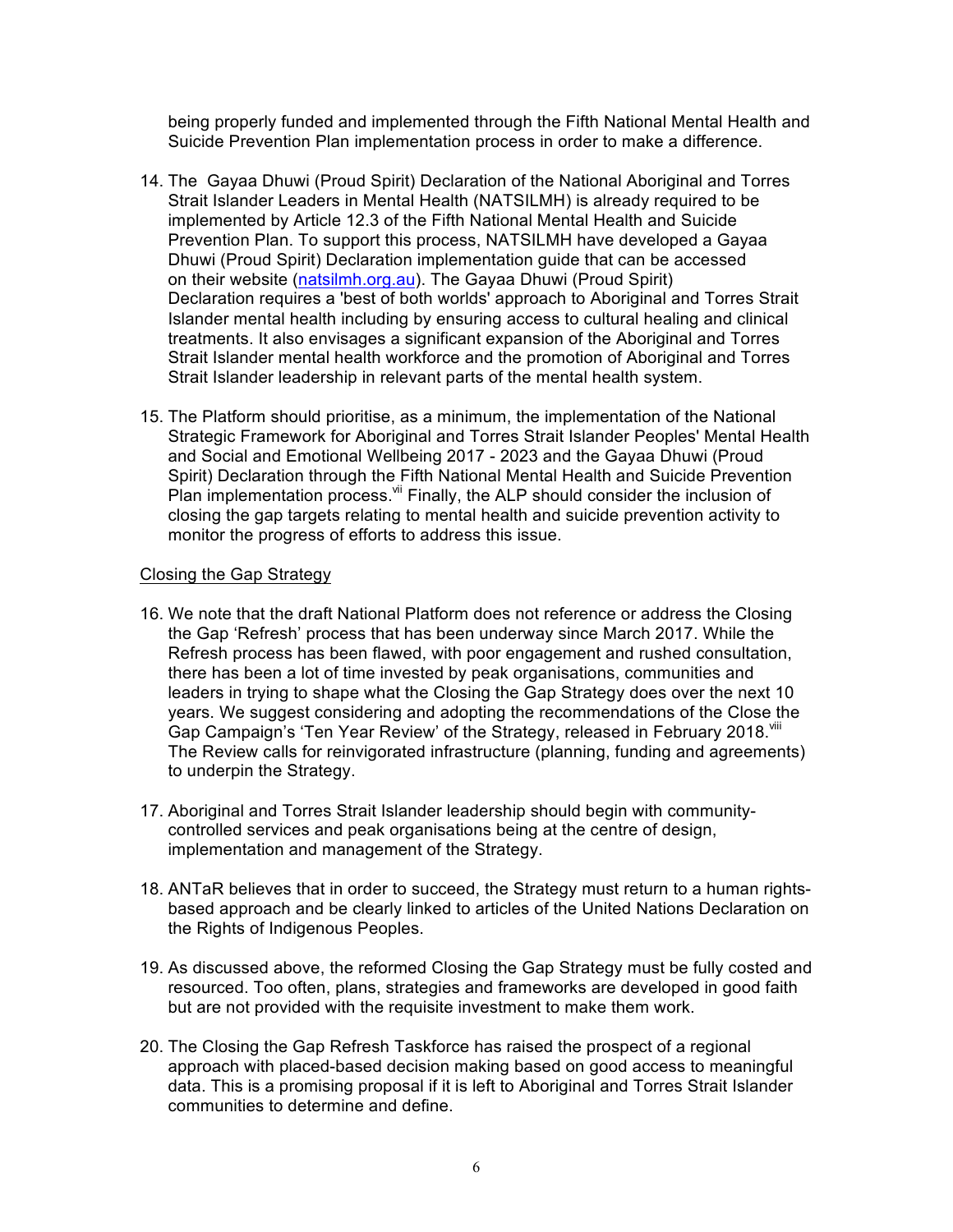- 21. Also discussed extensively in the Close the Gap Campaign's 2018 Review is the need to return the Strategy to the commitments made in the *Close the Gap*  Statement of Intent in 2008.<sup>ix</sup>
- 22. While there are some significant issues with how the Strategy has been implemented and managed over the last 10 years, ANTaR believes that the Strategy, with substantial reform and recommitment, can still be the mechanism to drive the pursuit of health equality and deliver on this national priority within a generation.
- 23. ANTaR strongly endorses the recommendations made by the Close the Gap and Change the Record campaigns in their submissions to the Refresh process. These Aboriginal and Torres Strait Islander-led social justice campaigns are the most experienced and authoritative bodies of expertise in health and justice. We note their consistent calls for a social determinants approach to the Closing the Gap Strategy that clearly links the various areas of policy that impact on the health and wellbeing of First Peoples. We must finally move away from a siloed approach.

## **Justice and violence**

- 24. ANTaR commends the commitment of the ALP to include justice targets into the Closing the Gap Strategy. The necessary work needed to help young Aboriginal and Torres Strait Islander people from having to engage with the Justice system – through justice reinvestment – must be a priority. The draft National Platform should go further than just 'support' for reinvestment (72. on page 139) but rather, it must articulate how it will action reinvestment programs at the community level. The Australian Law Reform Commission's *Pathways to Justice* report recommendations should be used as a guide to implementation. $\check{\cdot}$
- 25. Regarding the violence faced by Aboriginal and Torres Strait Islander women and children (68. on page 139), as the Change the Record Campaign has called for, the ALP should commit to establising a national plan, through COAG, to address family violence against Aboriginal and Torres Strait Islander women and children. This plan should be complemented by a reinstatement of funding for the National Family Violence Prevention Legal Services Program.

## **Disability**

26. The draft National Platform must go much further in outlining how a future Labor Government will work to support First Nations peoples with disabilities (94. on page 141). The work of the First Peoples Disability Network is critical and they should be given sustainable funding to continue their essential advocacy for this vulnerable group in society. It is important that there is funding and access to strategies that ensure that Aboriginal and Torres Strait Islander people with disability can equitably access the NDIS.

## **Housing**

27. Housing is a critical, foundational element contributing to the social determinants of health. Past governments, both Labor and Coaltion, have failed to adequately address the quantity and quality of housing for Aboriginal and Torres Strait Islander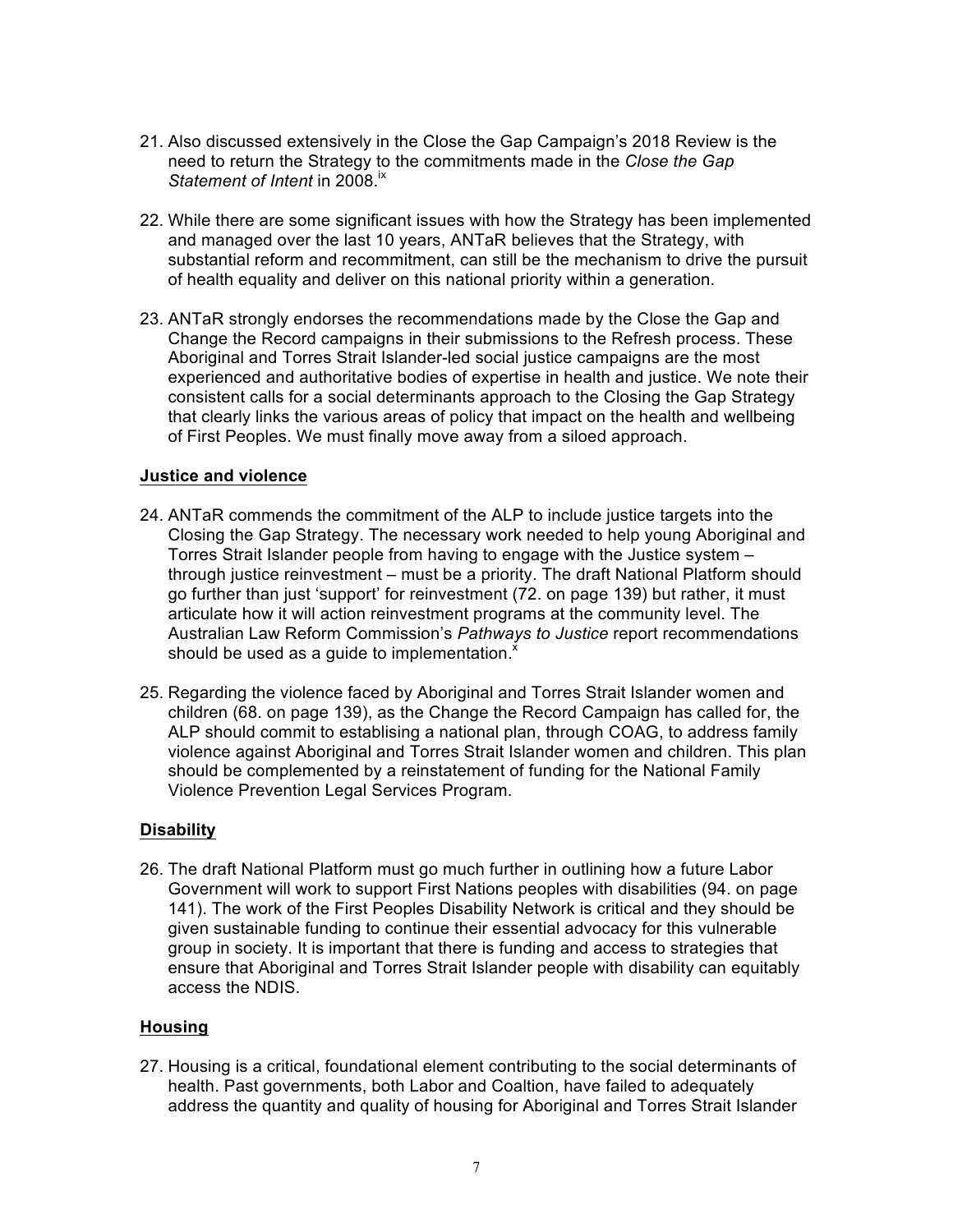communities across Australia. As the draft Platform states 'having an affordable, secure and appropriate home with reasonable access to services is essential...', and it is true that we are in a 'housing crisis' (149, on page 147; 163-166, pg 149).

28. This crisis is acute for many Aboriginal communities and a future Labor Government must make this a first order priority to address. An extensive financial commitment and close collaboration with state and territory governments is overdue and should be explicitly commited to.

# **Children**

- 29. ANTaR welcomes the commitment around Aboriginal and Torres Islander children and the focus on supporting families (11. on page 131; 66-70 on pg 139). We suggest the inclusion of specific measures that have been advocated for by the Family Matters Campaign and the Secretariat of National Aboriginal and Islander Child Care (SNAICC), including:
	- a. an additional Closing the Gap target should be included to eliminate the overrepresentation of our children in out-of-home care by 2040, with sub-targets that address the underlying causes of child protection intervention; and
	- b. the current Closing the Gap target on early childhood education should be strengthened to encompass early childhood development and expanded to close the gap in outcomes for all Aboriginal and Torres Strait Islander children from birth to 4 years by 2030.<sup>xi</sup>

# **Human Rights**

- 30. The United Nations Declaration on the Rights of Indigenous Peoples<sup>xii</sup> (UNDRIP) was adopted by the General Assembly in 2008 and the last Federal Labor Government announced its support for the Declaration in 2009.<sup>xiii</sup> The UNDRIP has still not been translated into meaningful action by government and Australia is now failing its obligations to its First Nations Peoples as outlined in the Declaration. The ALP should make an explicit commitment to outline in a plan how it will implement/ensure the obligations of the UNDRIP (11. on page 131; 51 on pg 137). It needs to be more than just stated support but rather a plan of detailed action.
- 31. The Uluru Statement, presented by a broad coalition of Aboriginal and Torres Strait Islander Peoples from across Australia, made a direct and powerful statement on their aspirations for true recognition in Australia's Constitution. The draft National Platform references (45. on page 136) commitments to recognition and support for some of the calls made in the Uluru Statement but falls short of making a direct and explicit commitment to the Uluru Statement itself. This should happen.
- 32. In calling for a Voice in the Constitution, and a Makarrata commission that will lead a process of Treaty and truth-telling - the First Nations peoples at Uluru have outlined some key vehicles to propel a recognition and reconciliation process. Xiv